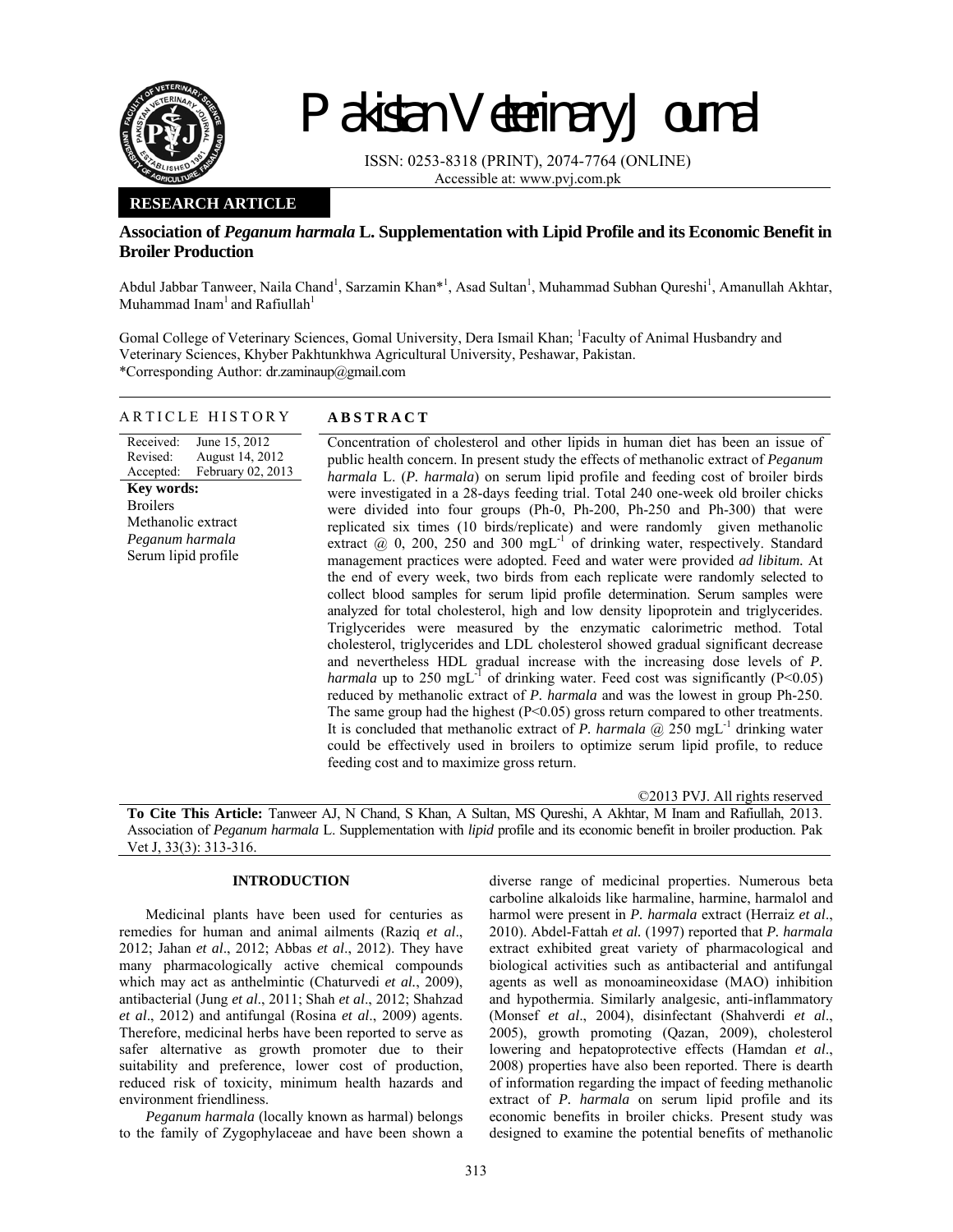extract of *P. harmala* in terms of reducing serum cholesterol level and improving the economic output of broiler production.

#### **MATERIALS AND METHODS**

Present study was undertaken at Khyber Pakhtunkhwa Agricultural University Peshawar and was pre-approved by the Board of Studies of the Department of Poultry Science for animal welfare issues.

**Bird husbandry and experimental procedure:** Three hundred day-old broiler chicks were purchased from commercial hatchery and were given a commercial feed during pre-experimental period of 7 days in optimum environmental conditions. On day 8<sup>th</sup>, two hundred and forty birds of similar body weight and physical appearance were transferred to 24 floor pens in an open sided house (10 birds/pen) and were grouped (n=4; 6 pens/group) as Ph-0, Ph-200, Ph-250 and Ph-300 receiving methanolic extract of *P. harmala* at the rates of 0, 200, 250 and 300 mg  $L^{-1}$  of drinking water, respectively. Similar management practices were adopted for all experimental groups to maintain an optimum environmental condition. All the birds had free access to feed and drinking water during the experimental period that lasted for 28 days. Methanolic extract of *P. harmala* was dissolved in fresh drinking water at different doses on daily basis and were offered to birds. The dose rate was adjusted according to Abaza (2001) and infusion was prepared according to Leila (1977) method of preparation of water based infusion.

**Methanolic extraction of** *P. harmala***:** Dried clean seed of *P. harmala* was obtained from Medicinal Herbs Section of Pakistan Forest Institute (PFI), Peshawar. The seed was ground to 1 mm in an electric herbs grinder (Wenzhou Arts and Crafts International Trade Co., Ltd, China). To obtain methanolic extract 1 kg ground seed was immersed in 3 liters 80 % (v/v) aqueous methanol at room temperature for five days and filtered through Wattmann Filter Paper (No.42). Extraction was performed at Hussain Ebrahim Jamal Research Institute of Chemistry, Department of Chemistry, University of Karachi, Karachi, Pakistan. The filtrate was then transferred to a rotary evaporator (BÜCHI Labortechnik, Swittzerland) to evaporate the aqueous methanol under low pressure. The extract was then transferred to a glass bottle and stored in refrigerator before use.

**Serum lipid profile:** At the end of every week, two birds from each replicate were randomly selected for blood sampling and biochemical analysis. Blood samples were collected at 7:00-8:00 a.m. after fasting for a period of 2 hours. All blood samples were centrifuged at 4,000 rpm for 10 minutes to get the serum separation. Serum samples were analyzed for total cholesterol, high and low density lipoprotein and triglycerides using Bio-chemical analyzer (Micro Lab 200 Merck) and Elitech kit as described by Allain *et al*. (1974). Triglycerides were measured by the enzymatic calorimetric method of Werner *et al.* (1981). HDL (High Density Lipoprotein), VLDL (Very Low-Density Lipoproteins), and LDL (Low-Density Lipoproteins) were precipitated from serum by adding phosphotungstic and magnesium ions, subsequently were determined as the previous methods (Lopes-Virella *et al*., 1977).

LDL Cholesterol was calculated by the following formula: LDL Cholesterol  $(mg/dL)$  = Total cholesterol  $(mg/dL)$  - $(TGR (mg/dL)/5) + HDL$  cholesterol  $(mg/dL)$ 

**Economics of feeding** *P. harmala* **extract:** Data were recorded for body weight gain on weekly basis. Chicks were weighed at the start of experiment and at the end of each week. Initial weight was subtracted from final weight to obtain weight gain. Total weight gain was calculated at the end of this study. Economics of the research study was calculated in terms of total expenditure incurred and gross return. Mean feed cost per chick was calculated according to the market rate. The cost of *P. harmala* extract used was included. Mean gross return per chick was calculated according to market rate of live bird on per kg basis. Data were statistically analyzed using the completely randomized design in SAS (1998).

#### **RESULTS AND DISCUSSION**

**Cholesterol:** The effects of different levels of *P. harmala* methanolic extract on total cholesterol were presented in Table 2. Cholesterol level was significantly altered by *P. harmala* extract on day-14, 21, 28, and 35. Group Ph-250 had the lowest serum total cholesterol value among all different treatments and days of sampling. Serum total cholesterol was decreased with the increasing level of *P. harmala* extract upto 250 mgL<sup>-1</sup> drinking water. Decrease in total cholesterol by *P. harmala* might be due to the inhibition of 3-hydroxy-3methyl-glutaryl-CoA (HMG-CoA) reductase by different alkaloids harmine, harmaline, harmol, present in *P. harmala*. These alkaloids have also been reported to have hypoglycemic properties. *P. harmala* extract has no insulin secretion activity, so the possible hypoglycemic activity is not related to pancreas and may be it affects by using or/and absorption of glucose (Singh *et al*., 2008). *P. harmala* has antioxidant property (Jinous and Fereshteh, 2012) which reduce LDL oxidation and thereby reducing total cholesterol content. Abaza (2001) fed 2.5 kg *P. harmala* seeds and 2.5 kg chamomile flower heads per ton of broiler diet and observed reduced serum cholesterol as compared to the control group, which supported the findings of the present work. Similarly, Qazan (2009) added 10% *P. harmala* leaves to broiler ration and found the drop of serum cholesterol. The variation in findings of reducing cholesterol is probably due to the difference in experimental designs, ages and species of animal and types and parts of the plant used. Reddy and Srinivasan (2009) reported 26-31% reduction of serum cholesterol when supplemented with *Trigonella foenum-graecum* on mice. Anuja *et al*. (2012) fed an aqueous extract of *Stevia rebaudiana, Momordicha charantia, Tamarindus indica, Gymnema sylvestre, Allium sativum* and *Murraya koenigii*  to rats and observed decreased serum cholesterol level. The mechanism and efficacy of diverse medicinal herbs to reduce serum cholesterol level might be due to the presence of different levels and types of alkaloid.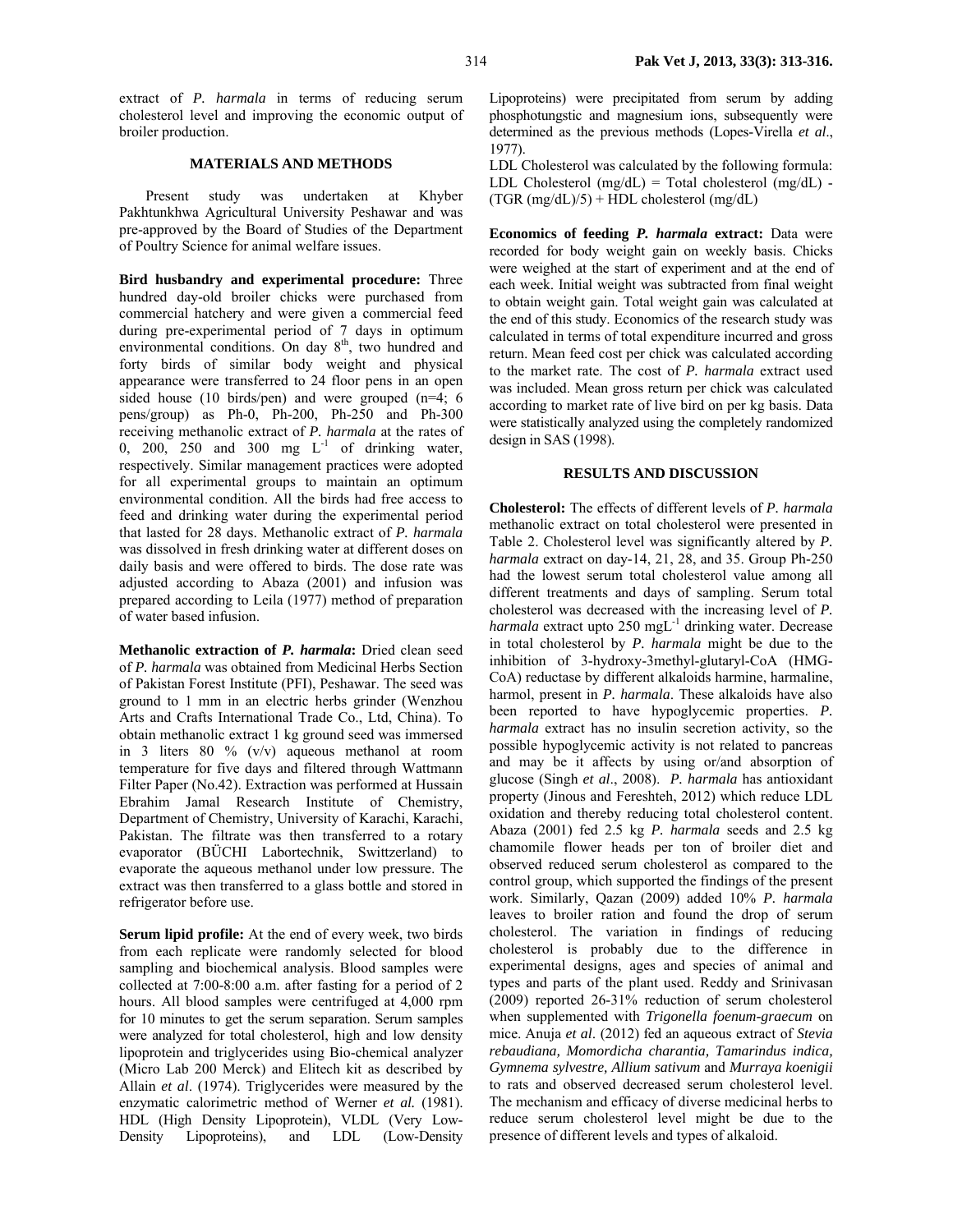**Table 1:** Effect of administration of different levels of methanolic extract of *Peganum harmala* on feed cost and gross return in broiler chicks

| Group      | Mean feed cost     | Mean gross return  |  |  |
|------------|--------------------|--------------------|--|--|
|            | (Rs) per chick     | (Rs) per chick     |  |  |
| $Ph-0$     | $37.50^a$          | $85.53^{b}$        |  |  |
| Ph-200     | 37.50 <sup>a</sup> | 83.93 <sup>b</sup> |  |  |
| Ph-250     | $34.50^{b}$        | 94.98 <sup>a</sup> |  |  |
| Ph-300     | 36.00 <sup>a</sup> | 80.45 <sup>c</sup> |  |  |
| <b>LSD</b> | 2.01               | 3.12               |  |  |

 $Ph = Peganum$  *harmala* levels; 0-300 = 0-300 mgL<sup>-1</sup> of drinking water; Means within a column with different superscripts are significantly different at  $\alpha$  = 0.05; LSD= Least significant difference.

**Triglycerides:** *P. harmala* methanolic extract significantly (P<0.05) modulated serum triglycerides levels of broiler birds in different treated groups (Table 2). This impact was observed at day-14, 21, 28 and 35. The pattern of reducing triglycerides by different level of *P. harmala* was similar to that of serum cholesterol. Significantly  $(P<0.05)$  greater reduction in serum triglycerides happened in group (Ph-250) that were given extract 250 mg  $L^{-1}$  in drinking water on day-14, 21, 28 and 35 compared to other treated and control groups. The decrease in serum triglyceride levels of birds in different treated groups could be due to the possible action of active alkaloids harmine or harmaline of the *P. harmala* on reducing the activity of lipoprotein lipase enzyme that has been reported to cause decrease in serum triglyceride level (Bertram, 2007).

No published work, to the best of our knowledge, indicates the effect of methanolic extract of *P. harmala* on serum triglycerides level in broilers. Other medicinal plants with different types of alkaloids have however, been reported to exhibit the reducing effect on the serum triglycerides levels in different species of animals. Emmanuel and James (2011) reported that an aqueous extract of garlic (*Allium sativum* L.) and onion (*Allium cepa* L.) could significantly decrease serum triglycerides in white Albino rats. Similarly, *Withania somnifera* reduced egg yolk triglycerides in laying hen (Saleem *et al*., 2011). Of the relevant importance is the study of Shikha *et al.* (2011) who noted that medicinal plants extract can significantly (P<0.05) reduce serum triglycerides in broiler birds.

**High density lipoprotein (HDL) cholesterol:** Significant differences (P<0.05) were recorded between the control group and treated groups as well as among the treated groups at all recorded stages. The effect of different levels of *P. harmala* methanolic extract on serum HDL in broiler chicks is presented in Table 2. There was gradual increase in the HDL level with increasing level of *P. harmala* at all recorded stages in all groups. The lowest HDLvalues were recorded for control group and highest values were recorded for group Ph-250 and Ph-300 at all recorded stages.

No relevant literature is available regarding effects of *P. harmala* on HDL. However, other medicinal plants have been explored for their HDL increasing potential. Manan *et al*. (2012) reported that herbal infusion of *Berberis lycium, Allium sativum, Solanum nigrum* and *Terminalia arjuna* increased HDL, reduced LDL and cholesterol in broiler chicks. Findings of current study are opposed by the findings of Nasim *et al*. (2010) who worked on garlic feeding in broiler birds but did not observe any significant (P>0.05) effect on HDL level.

**Low density lipoprotein (LDL) cholesterol:** *P. harmala* methanolic extract had a significant influence on altering LDL cholesterol level of broiler birds at all different ages examined in present study as shown in Table 2. Significant difference between control group and treated groups as well as among the treated groups was observed at all timings of sampling except on day-14 and 21. Birds in group Ph-250 had significantly reduced serum LDL. The tendency to reduce LDL at varying stages by the alkaloids of *P. harmala,* have been reported to inhibit the mobilization of fatty acids into the liver and prevent the synthesis of very low density lipoprotein (VLDL) and LDL (Laurence *et al*., 2005). The reduced level of LDL in present study in treated groups might also be due to the methanolic extract having potential alkaloids that might have acted physiologically to prevent the transport of fatty acids for the formation of LDL into liver.

To our knowledge, no such data has been reported regarding effects of *P. harmala* on LDL cholesterol, however, effect of other medicinal plants has been reported for LDL decreasing potentials. Our findings are also in

**Table 2:** Effect of administration of different levels of methanolic extract of *Peganum harmala* on total cholesterol, triglycerides, high-density lipoprotein (HDL) and low-density lipoprotein (LDL) cholesterol in broiler chicks

| Parameters                | Groups | <b>Experimental Days</b> |                   |                    |                    |                   |
|---------------------------|--------|--------------------------|-------------------|--------------------|--------------------|-------------------|
|                           |        |                          | 14                | 21                 | 28                 | 35                |
| Total cholesterol (mg/dL) | $Ph-0$ | $139.8 \pm 3.1$          | $135.6 \pm 3.1a$  | $143.7 + 4.6a$     | $141.9 + 5.3a$     | $141.9 + 5.2a$    |
|                           | Ph-200 | $135.3 + 5.2$            | $117.1 \pm 1.4$ b | $114.5 + 5.9c$     | $120.7 + 5.6$ bc   | $126.9 \pm 3.4 b$ |
|                           | Ph-250 | $126.7 \pm 6.8$          | $103.3 + 5.4c$    | $112.2 \pm 3.1c$   | $112.1 \pm 6.6c$   | $112.2 + 5.9c$    |
|                           | Ph-300 | $136.7 \pm 5.3$          | $126.1 \pm 4.2ab$ | $128.9 \pm 5.4$ b  | $130.9 \pm 3.3$ ab | $128.7 \pm 3.9$ b |
| Triglycerides (mg/dL)     | $Ph-0$ | $67.7 + 4.0$             | $80.8 + 3.9a$     | $84.2 + 2.1a$      | $92.2 + 6.8a$      | $92.9 + 5.0a$     |
|                           | Ph-200 | $80.4 + 4.3$             | 74.6+3.9ab        | 78.4 $\pm$ 4.9a    | $71.7 + 3.4b$      | $69.4 \pm 4.4$    |
|                           | Ph-250 | $76.9 + 4.4$             | $51.3 + 4.02c$    | $43.4 \pm 4.7c$    | $43.3 \pm 3.1c$    | $50.8 \pm 2.94c$  |
|                           | Ph-300 | $73.5 + 4.1$             | $63.9 \pm 3.2b$   | $65.1 \pm 4.2b$    | $62.7 \pm 2.9$ b   | $67.2 \pm 3.6$ b  |
| HDL (mg/dL)               | $Ph-0$ | $40.9 + 2.3$             | $38.1 + 0.70c$    | $36.6 \pm 1.6c$    | $37.1 \pm 1.4c$    | $34.9 \pm 1.6$ C  |
|                           | Ph-200 | $39.7 + 2.2$             | $50.4 + 1.8$ b    | $50.8 + 2.9b$      | $50.4 + 1.9b$      | $47.07 \pm 1.4$ b |
|                           | Ph-250 | $38.0 \pm 1.7$           | $53.9 + 1.7a$     | $60.9 \pm 4.4a$    | $57.5 \pm 2.9a$    | $52.7 \pm 1.5a$   |
|                           | Ph-300 | $38.8 \pm 0.8$           | $53.3 \pm 1.9$ ab | $56.8 \pm 1.4ab$   | $55.0 \pm 1.5$ ab  | $56.2 \pm 2.3a$   |
| $LDL$ (mg/dL)             | $Ph-0$ | $167.2 + 4.9$            | $157.6 + 3.6ab$   | $163 + 4.9b$       | 160.6+5.5b         | $158.3 \pm 3.8$ b |
|                           | Ph-200 | 158.9+4.9                | 152.6±3.0bc       | $155.9 \pm 3.6$ bc | 156.7+5.1b         | $166.2 + 4.4ab$   |
|                           | Ph-250 | 150.0±6.3                | 144.5±5.6c        | $149.6 \pm 4.3c$   | $154.5 \pm 7.9$ b  | $145.4 \pm 5.9c$  |
|                           | Ph-300 | $160.1 + 5.7$            | $159.2 + 5.6a$    | $181.2 \pm 3.1a$   | $179.8 + 4.1a$     | $174.8 \pm 3.3a$  |

Values (mean±SE) bearing different superscripts under a specific parameter in a column differ significantly (P<0.05).